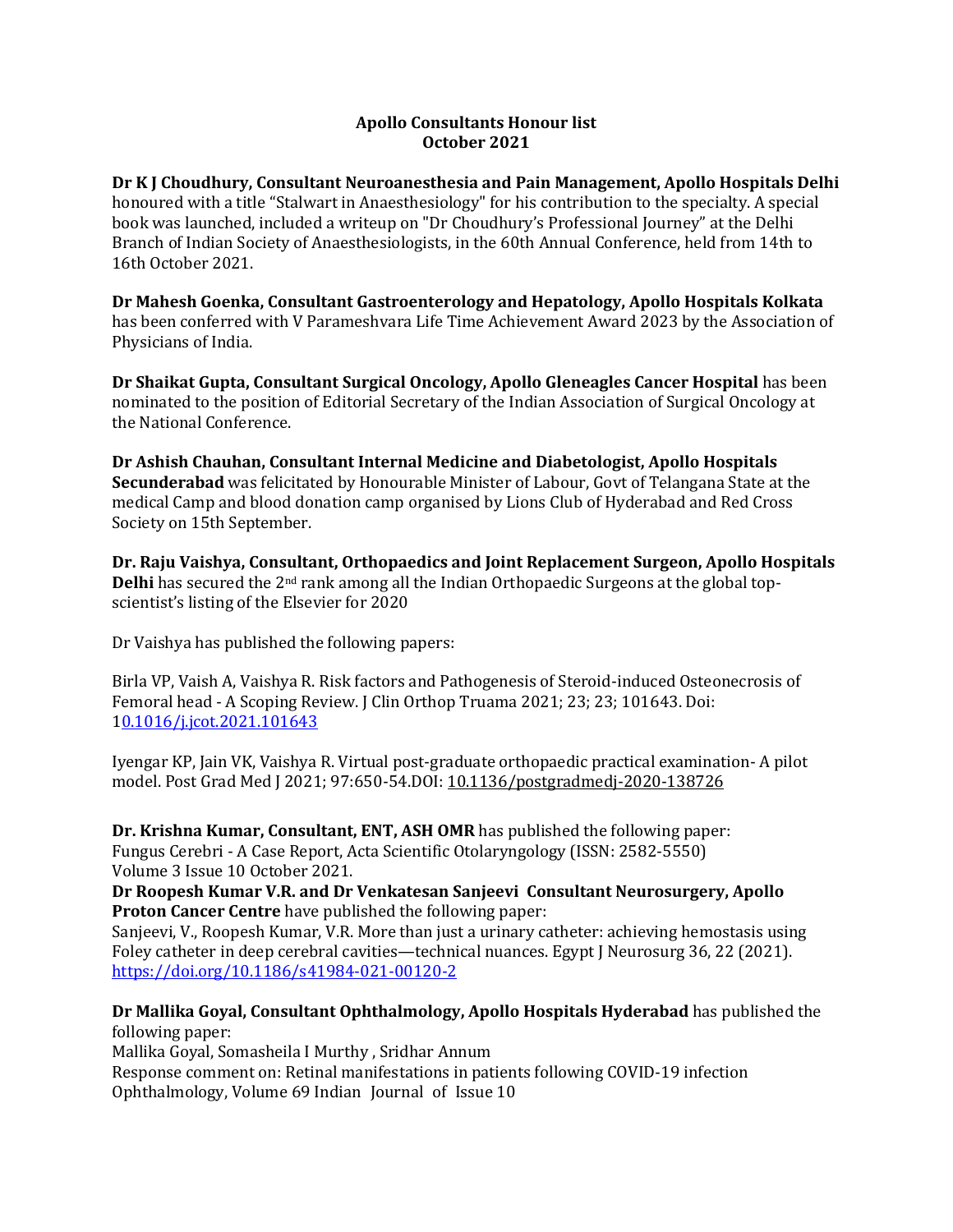**Dr Sanjiv Jasuja, Consultant Nephrology, Apollo Hospitals Delhi** has published the following paper:

Sanjiv Jasuja, Gaurav Sagar, Anupam Bahl and Shalini Verma COVID-19 Infection Clinical Profile, Management, Outcome, and Antibody Response in Kidney Transplant Recipients: A Single Centre Experience International Journal of Nephrology Volume 2021, [https://doi.org/10.1155/2021/3129411](https://apc01.safelinks.protection.outlook.com/?url=https%3A%2F%2Fdoi.org%2F10.1155%2F2021%2F3129411&data=04%7C01%7Cdranil_t%40apollohospitalsdelhi.com%7Ca3f5fd24b4d2402e309508d9a8ec3e2d%7C6a4994b0b5fa40878c728214c8b7bc21%7C0%7C0%7C637726554888094002%7CUnknown%7CTWFpbGZsb3d8eyJWIjoiMC4wLjAwMDAiLCJQIjoiV2luMzIiLCJBTiI6Ik1haWwiLCJXVCI6Mn0%3D%7C3000&sdata=fjVHnLuTSk3bPwzsT98yNAQsImufTFWeOHtaqHb2tHY%3D&reserved=0)

#### **Dr.Anand Murugesan, Consultant Anaesthesiology and Interventional Pain Specialist, Apollo Main Hospitals** has published the following paper:

Anand Murugesan, M. S. Raghuraman, Srinivas Chilukuri, Thirumalai Raja Hydro-dissection of Dorsal Scapular Nerve for Neuropathy Post Radical Neck Dissection and Radiation: A Case Report. Indian Journal of Palliative Care DOI 10.25259/IJPC\_114\_21

## **Dr. JKA Jameel, Consultant Surgical Gastroenterology and Minimal Access Surgery, Apollo Main Hospital** has published the following paper:

N Sunil, D Raghavendra, L Mekala, PK Reddy and JKA Jameel Giant De-Differentiated Liposarcoma of the Ascending Colon – A Rare Entity Surgical Case Reports doi: 10.31487/j.SCR.2021.07.11; Volume 4(7): 3-5

**Dr. N.Ramakrishnan, Consultant, Critical Care and Sleep Medicine and Dr Bharath Kumar, Consultant Critical Care, Apollo Main Hospital, Chennai** have published the following papers: Effect of 12 mg vs 6 mg of Dexamethasone on the Number of Days Alive Without Life Support in Adults With COVID-19 and Severe Hypoxemia The COVID STEROID 2 Randomized Tria The COVID STEROID 2 Trial Group JAMA, Original Investigation, Caring for the critically ill patient. Jama. doi:10.1001/jama.2021.18295

# **Dr. N.Ramakrishnan, Consultant, Critical Care and Sleep Medicine and Dr Ramesh Venkataraman Consultant Critical Care Medicine, Apollo Main Hospital, Chennai** have

published the following paper: Nagarajan Ramakrishnan, Ramesh Venkataraman Intensive Care in India in 2018–2019: The Second Indian Intensive Care Case Mix and Practice Patterns Study. As part of INDICAPS-II investigators Indian Journal of Critical Care Medicine, October 2021

# **Dr Bhawna Sirohi, Lead Medical Oncologist, Apollo Proton Cancer Centre** has published the following papers:

Soomers VLMN, Lidington E, Sirohi B, Gonzalez MA, Darlington AS, van der Graaf WTA, Husson O. The Prolonged Diagnostic Pathway of Young Adults (Aged 25-39) with Cancer in the United Kingdom: Results from the Young Adult Cancer Patient Journey Study. J Clin Med. 2021 Oct 11;10(20):4646. doi: 10.3390/jcm10204646. PMID: 34682769; PMCID: PMC8540185.

Lidington E, Darlington AS, Din A, Stanway S, Banerjee S, Szucs Z, Gonzalez M, Sharma A, Sirohi B, van der Graaf WTA, Husson O. Describing Unmet Supportive Care Needs among Young Adults with Cancer (25-39 Years) and the Relationship with Health-Related Quality of Life, Psychological Distress, and Illness Cognitions. J Clin Med. 2021 Sep 28;10(19):4449. doi: 10.3390/jcm10194449. PMID: 34640467; PMCID: PMC8509768.